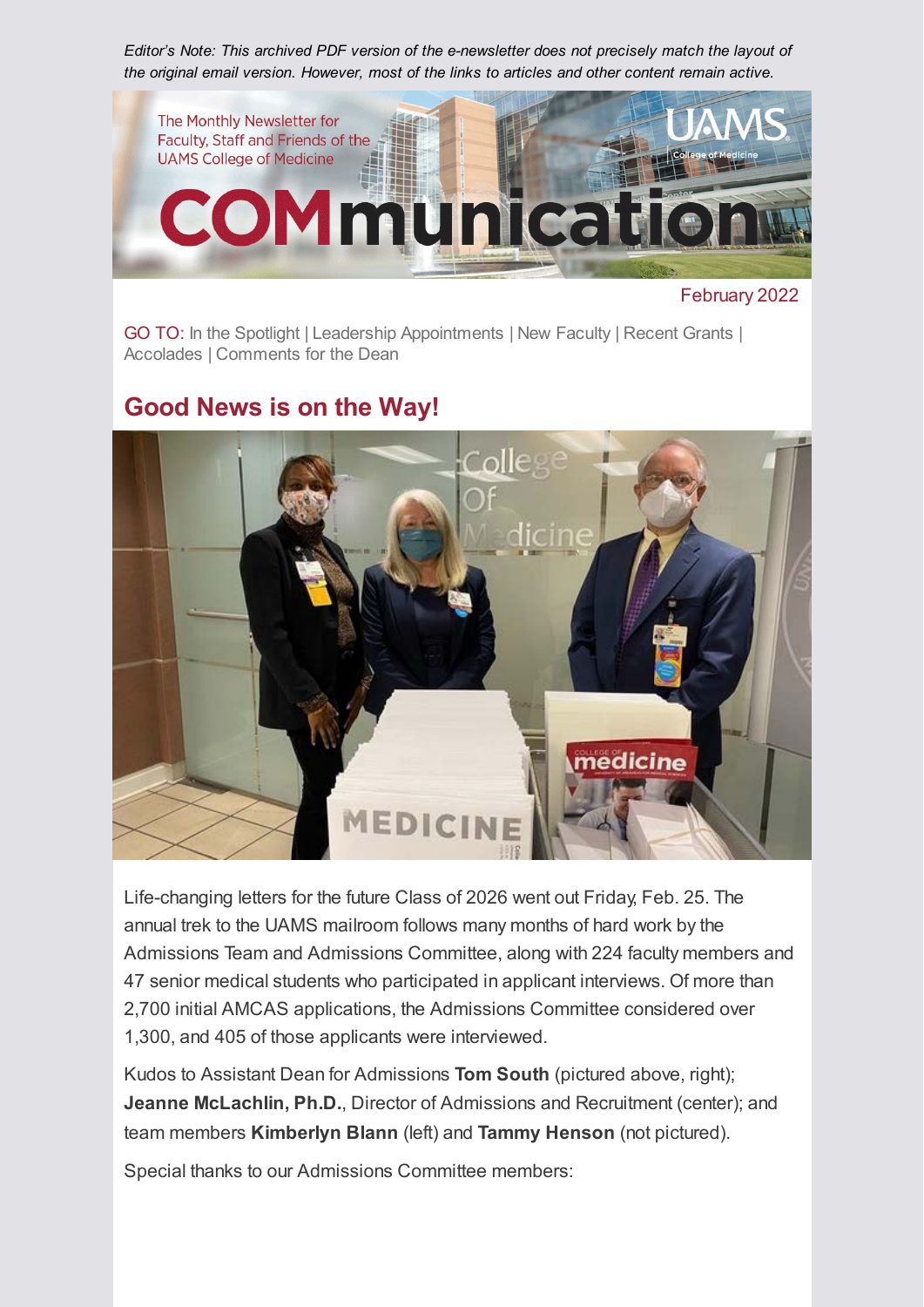**Bobby McGehee, Ph.D.** (Chair) **Amy Cahill, M.D. Romona Davis, M.D. Johnathan Goree, M.D. Sarah Beth Harrington, M.D. Rebecca Latch, M.D. Corey Montgomery, M.D.**

**David Ratcliff, M.D. Sheldon Riklon, M.D. Analiz Rodriguez, M.D., Ph.D. Richard Turnage, M.D. Susan Ward-Jones, M.D. Richard Wheeler, M.D. Alan Wilson, M.D.**

<span id="page-1-0"></span>**Back to the Top**

# **In the Spotlight**

### Ensuring Good Health for All



Dean **Susan Smyth, M.D., Ph.D.**, and **Omar Atiq, M.D.**, Professor of **Internal Medicine** and **Otolaryngology-Head and Neck Surgery**, discussed why it is so important to strive to eliminate health disparities in Dr. Smyth's latest "Spotlight on Excellence" interview.

Dr. Atiq has just been [voted President-Elect](https://news.uams.edu/2022/02/01/uams-omar-atiq-m-d-named-president-elect-of-american-college-of-physicians/) of the American College of Physicians (ACP) and has been a leader in ACP initiatives to address disparities. You can [watch the video here, and check out previous videos on the Spotlight on Excellence](https://medicine.uams.edu/about/features/spotlight-on-excellence/) webpage.

<span id="page-1-1"></span>**Back to the Top**

# **Leadership Appointments**

Psychiatry Chair & Psychiatric Research Institute Director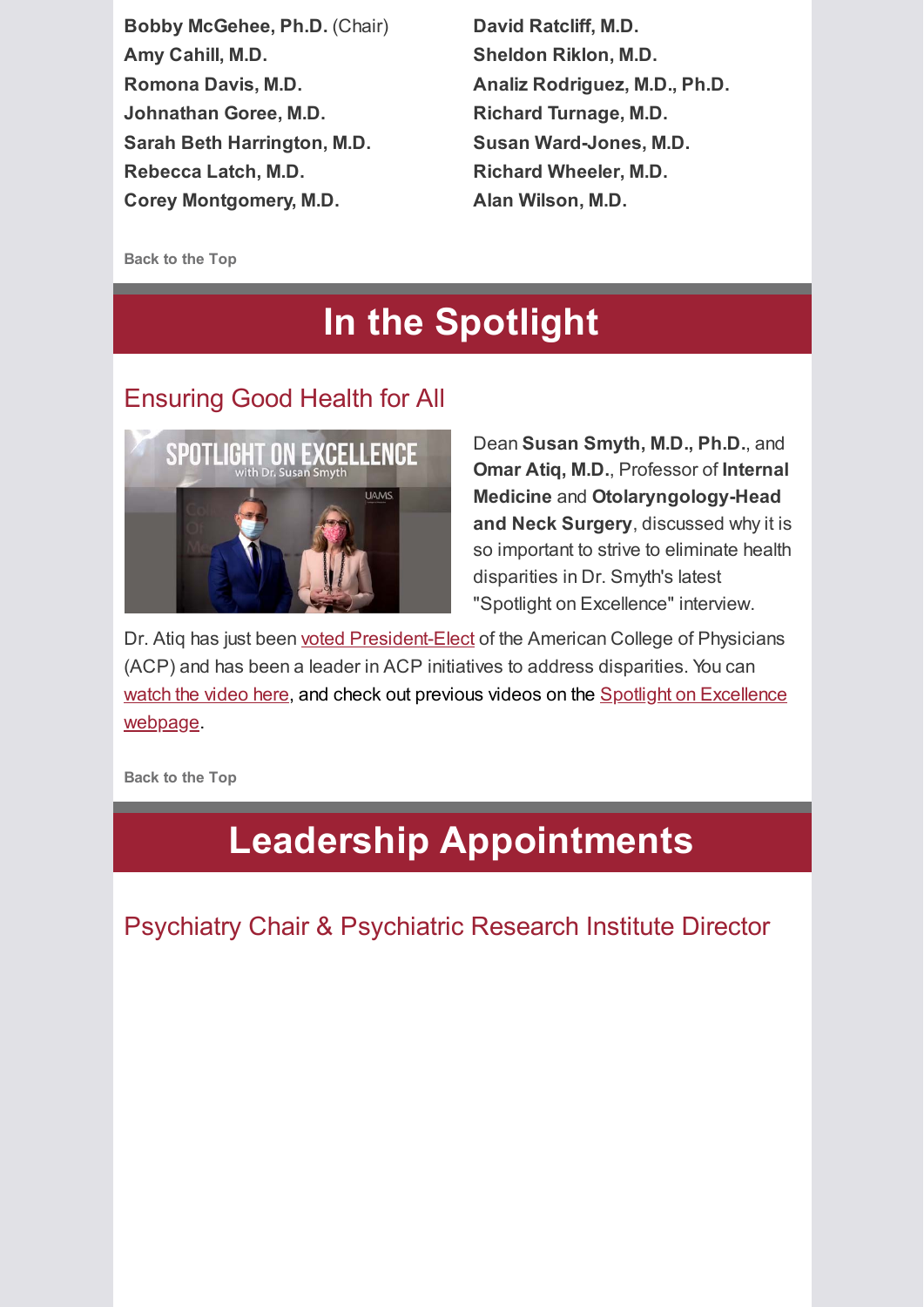

**Laura B. Dunn, M.D.**, began serving as Professor and Chair of the Department of **Psychiatry** and Director of the **Psychiatric Research Institute** on Feb. 1. She served most recently as Professor and Section Chief for Geriatric Psychiatry in the Department of Psychiatry and Behavioral Sciences at Stanford University School of Medicine.

"We are thrilled to have Dr. Dunn join UAMS as we continue to enhance our excellent clinical, research and education programs in psychiatry," said Executive Vice Chancellor and Dean **Susan Smyth, M.D., Ph.D.** "In addition

to her leadership experience across these mission areas, Dr. Dunn brings extensive clinical and research expertise in geriatric psychiatry and psycho-oncology." Dr. Dunn's appointment was [announced last November.](https://news.uams.edu/2021/11/02/uams-selects-laura-dunn-m-d-to-lead-department-of-psychiatry-psychiatric-research-institute/)

<span id="page-2-0"></span>**Back to the Top**



**Rushita Bagchi, Ph.D.**, has joined the Department of **Internal Medicine** as an Assistant Professor and researcher in the Division of **Cardiovascular Medicine**. [READ MORE](https://medicine.uams.edu/blog/recent-faculty-appointments-february-2022/#bagchi)

# **New Faculty**



**Justin Hire, M.D.**, has joined the Department of **Orthopaedic Surgery** as a pediatric orthopaedic surgeon at Arkansas Children's Northwest in Springdale. [READ MORE](https://medicine.uams.edu/blog/recent-faculty-appointments-february-2022/#hire)



**Felicia Allard, M.D.**, has joined the Department of **Pathology** as an Associate Professor in the **GI** and **Cytopathology** divisions. [READ MORE](https://medicine.uams.edu/blog/recent-faculty-appointments-february-2022/#allard)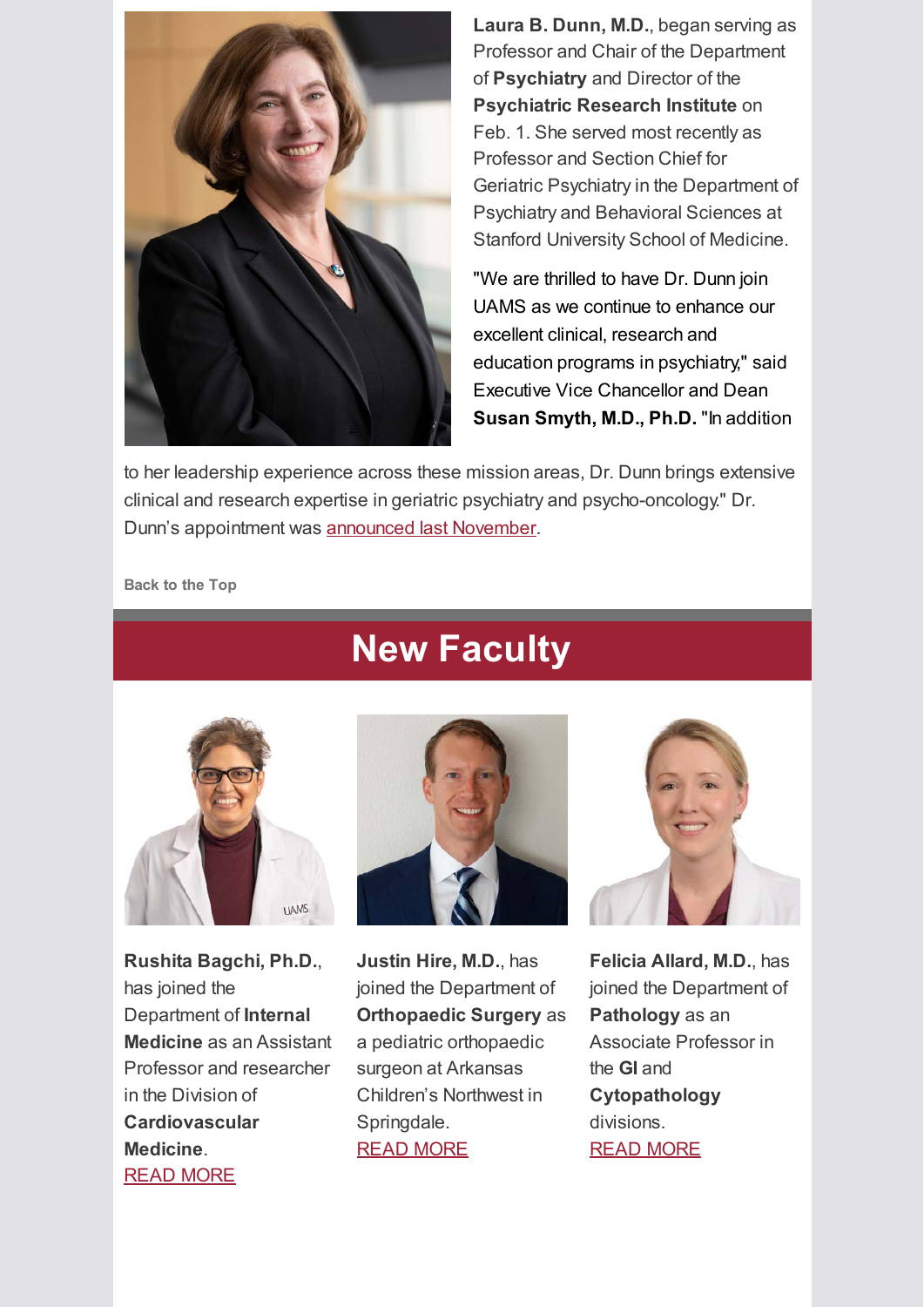

**Aaron Carson, M.D.**, has joined the Department of **Psychiatry** as an Assistant Professor. [READ MORE](https://medicine.uams.edu/blog/recent-faculty-appointments-february-2022/#carson)



**Brian Kirkpatrick, M.D., MSPH**, has joined the Department of **Psychiatry** as a Professor. [READ MORE](https://medicine.uams.edu/blog/recent-faculty-appointments-february-2022/#kirkpatrick)



**Brian Mooney, M.D.**, has joined the Department of **Psychiatry** as an Assistant Professor. [READ MORE](https://medicine.uams.edu/blog/recent-faculty-appointments-february-2022/#mooney)

<span id="page-3-0"></span>**Back to the Top**

# **Recent Grants**



**BUILDING VACCINE CONFIDENCE |** UAMS has been awarded a \$10 million grant from the U.S. Department of Health and Human Services to fund COVID-19 outreach efforts aimed at strengthening vaccine confidence in medically underserved and vulnerable communities across the state. [READ MORE](https://news.uams.edu/2022/02/15/uams-receives-10-million-to-expand-community-based-outreach-efforts-to-increase-covid-19-vaccinations/)

*Congratulations to COM faculty who received new extramural grants in January. This monthly list, courtesy of the Office of the Executive Associate Dean for Research, excludes clinical trials and awards under \$10,000, as well as grants we have previously reported and those highlighted above.*

**Larry Johnson, M.D.**, Department of **Internal Medicine**, Cystic Fibrosis Foundation Therapeutics Development, Cystic Fibrosis Foundation, (4/1/2022- 3/1/2023), \$131,510.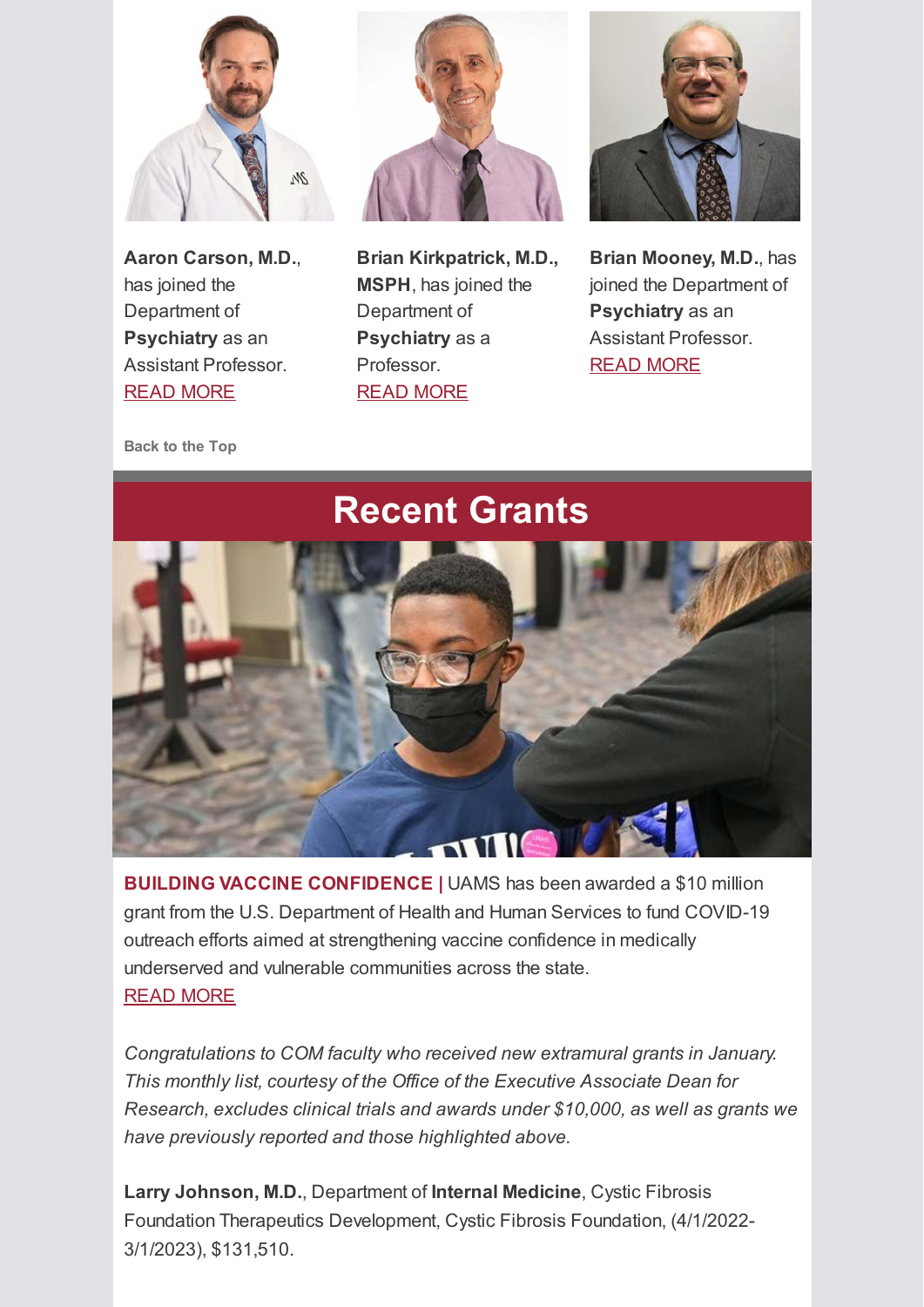# **Accolades**

<span id="page-4-0"></span>

Have you read the latest *Accolades* from Dean Smyth? The weekly email highlights recent honors and accomplishments of COM faculty, staff, residents and students. You can also [read Accolades here.](https://medicine.uams.edu/about-the-college/features/accolades/) If you know someone who deserves a shout-out, send your ideas to [COM Internal Communications.](mailto:cominternalcommunications@uams.edu)

### **Team members and students named in Accolades this month:**

Sumera Ali Jennifer Andersen Aline Andres Muhammad Athar Omar Atiq Keneshia Bryant-Moore Indranil "Neil" Chakraborty Jim Clardy Megan Clark Geoffrey Curran J.D. Day Marcy Doderer Kathy Dyck Nicola Edge Nadir El Sharawi Holly Felix Molly Gathright Hoda Hagrass Curran Henson

Charles James Sufna John Larry Johnson Kirsten Johnston Joyce Joseph Brandon Leding Spencer Lewis Christopher Long Joana Mack Everett "Pat" Magann Todd Maxson Pearl McElfish J.L. Mehta Isabelle Racine Miousse J. Paul Mounsey Lauren "Clai" Morehead Kevin Raney Gloria Richard-Davis Analiz Rodriguez

Joanna Seibert James Selig Taren Swindle Alan Tackett Billy Thomas Richard Turnage George Vilanilam Tuhin Virmani Jasna Vuk Renisha Ward Amy Wenger Alexis White Julie Whittington Sharanda Williams Don Willis Deidre Wyrick Laxmi Yeruva Razvan Zemianschi Melissa Zielinski

#### **COM departments represented in Accolades this month:**

- Anesthesiology Biochemistry/Molecular Biology Family/Preventive Medicine **Geriatrics** Internal Medicine **Neurology Neurosurgery**
- Obstetrics/Gynecology Pathology **Pediatrics** Physiology/Cell Biology **Psychiatry** Radiology **Surgery**

<span id="page-4-1"></span>**Back to the Top**

# **Comments for the Dean**